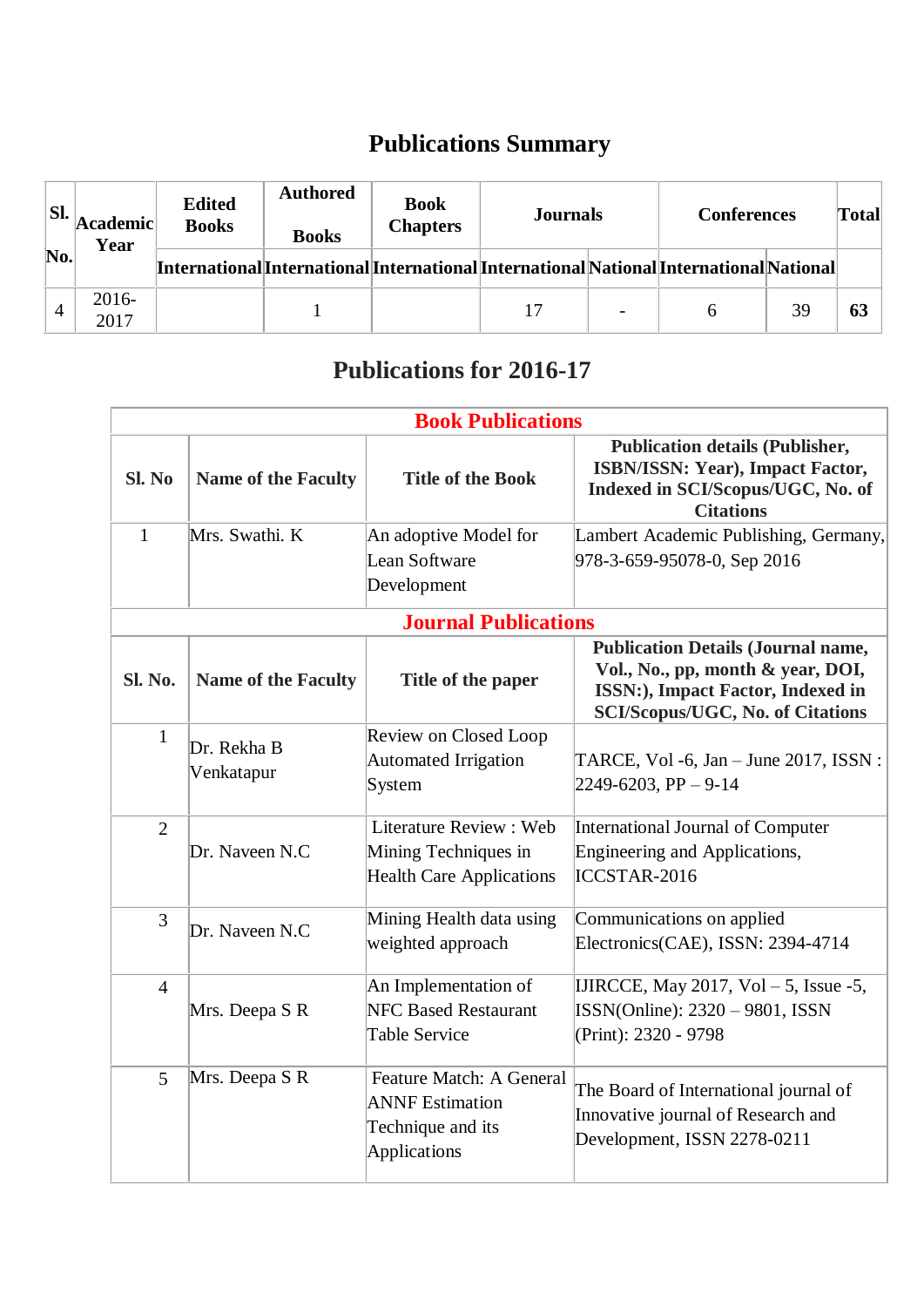| 6  | Mrs. Deepa S R      | <b>System for Closed</b><br><b>Building using Smart</b><br>phones                                                                | QR Code Based navigation International Journal of Scientific<br><b>Engineering and applied Science</b><br>ISSN-2395-3470                                                                                 |
|----|---------------------|----------------------------------------------------------------------------------------------------------------------------------|----------------------------------------------------------------------------------------------------------------------------------------------------------------------------------------------------------|
| 7  | Mrs. Vaneeta M      | An Efficient Graphical<br><b>Authentication System</b>                                                                           | $AJSAT$ , Jan – June 2017, Vol – 6, PP<br>42-45, ISSN : 2249-0698                                                                                                                                        |
| 8  | Mrs. Sangeetha .v   | Time-Delayed<br><b>Inside Jammers</b>                                                                                            | <b>International Journal of Innovative</b><br>Research in Computer And<br>Broadcasting for Defeating Communication Engineering,<br>ISSN(online): 2320-9801, ISSN(Print):<br>2320-9798                    |
| 9  | Mrs. Priyanga P     | Mining Health Data using<br>Weighted Approach                                                                                    | Communications on Applied Electronics<br>$(CAE) - ISSN: 2394 - 4714, SEP 2016,$<br>$Vol - 5$ , No: 10                                                                                                    |
| 10 | Mrs.Priyanga. P     | A Literature Survey on<br>Mining Health Data to<br><b>Predict Heart Disease</b>                                                  | International Journal of<br>Innovative Research in<br><b>Computer And Communication</b><br>Engineering, (IJIRCCE) Vol. 5,<br>Issue 5, May 2017,<br>ISSN(Online): 2320-<br>9801, ISSN (Print): 2320-9798. |
| 11 | Mrs.Priyanga. P     | Minimization of Network<br><b>Traffic Using Partition and</b><br><b>Aggregation for Data</b><br>Stored in Cloud                  | International Journal of<br>Innovative Research in<br><b>Computer And Communication</b><br>Engineering, (IJIRCCE) ISSN<br>(Online):2320-9801,<br>ISSN(Print): 2320-9798, Vol. 5,<br>Issue 5, May 2017    |
| 12 | Mrs. Vijayalaxmi. M | Smart connect - cross<br>platform user linkage<br>Model based on<br>Heterogeneous behavior                                       | <b>International Journal of Scientific</b><br><b>Engineering and Applied Science, ISSN:</b><br>2395 - 3470                                                                                               |
| 13 | Mr. Pradeep KR      | A Collective Study of<br>Machine Learning (ML)<br>Algorithms with Big Data<br>Analytics (BDA) for<br><b>Healthcare Analytics</b> | IJCTT, May 2017, Vol – 47, NO3, ISSN:<br>2231-2803                                                                                                                                                       |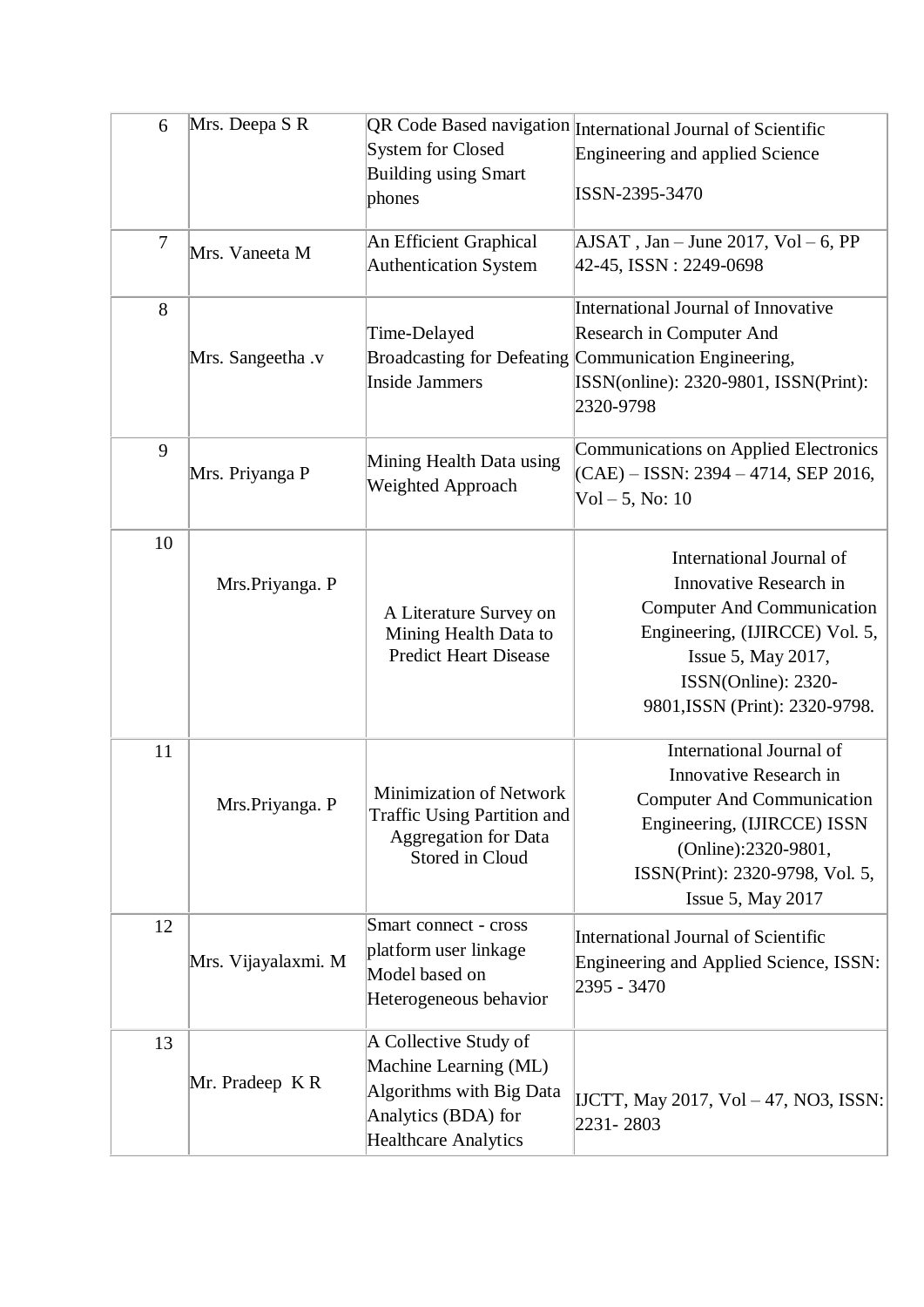|                |                                   | (HCA)                                                                                                     |                                                                                                                                                                                                              |
|----------------|-----------------------------------|-----------------------------------------------------------------------------------------------------------|--------------------------------------------------------------------------------------------------------------------------------------------------------------------------------------------------------------|
| 14             | Mrs. Swathi K                     | Survey on Challenges in<br><b>DEvOPs</b>                                                                  | IJIRCSTSep-2016Volume 4, Issue 5,<br>ISSN-2347-5552                                                                                                                                                          |
| 15             | Mrs. Swathi K                     | A Study on Impact of<br>cognitive behavior therapy<br>on emotional competence<br>and academic performance | IJESTASep-2016Volume 2, Issue 9,<br>ISSN-2395-0900                                                                                                                                                           |
| 16             | Mrs. Renuka Devi                  | Real: A Reciprocal<br>protocol For Privacy In<br><b>Wireless Communication</b><br>Networks                | <b>International Journal of Computer</b><br>Science Trends and Technology,<br>ISSN:2347-8578                                                                                                                 |
| 17             | Mrs. Kokila.S                     | <b>Using Android</b><br>Devices and Near Field<br>Communication(NFC)                                      | Monitoring of School Kids International Journal of Innovative<br>Research in Science, Engineering and<br>Technology, ISSN(Online): 2319-8753<br>ISSN (Print): 2347-6710                                      |
|                |                                   | <b>International Conference</b>                                                                           |                                                                                                                                                                                                              |
|                | <b>Sl.No.</b> Name of the Faculty | <b>Title of the Paper</b>                                                                                 | Title of Conference, Place, Date, Year,<br>Vol., PP., ISBN/ISSN:<br>SCI/Scopus/UGC, Indexed Link, No.<br><b>Of Citations</b>                                                                                 |
| 1              | Mrs. Vijayalaxmi. M               | Solitary Pulmonary Nodule<br>classification<br>based<br>on<br>tumor size and volume<br>nodules            | <b>IEEE</b><br>advancing<br>technology<br>for<br>humanity, 2nd International conference<br>on Applied and Theoretical Computing<br>and Communication Technology, SJBIT<br>2016                               |
| $\overline{2}$ | Mr. Pradeep. K.R                  | Analysis<br>Predictive<br>Using<br><b>Diabetics</b><br>techniques                                         | $of$ 2nd<br>International<br>Conference<br>on<br>J48 contemporary<br>Computing<br>$\infty$<br>algorithm of classification Informatics (IC3I), IEEE Explorer Digital<br>Library 2016, ISBN:978-1-5090- 5256-1 |
| 3              | Mr. Aditya Pai H                  | <b>SURVEY</b><br>A<br><b>SOFTWARE RISKS</b>                                                               | Conference<br>International<br>Recent<br>on<br>ON Advances in Engineering Science and<br>ISBN-978-81-<br>Management<br>2015,<br>931039-5-1                                                                   |
| $\overline{4}$ | Mr. Aditya Pai H                  | Data Mining for Healthy International<br>with<br>Tomorrow<br>implementation<br>Software<br>Project        | Conference<br>Power,<br>on<br>$the$ Circuit<br>Information<br>and<br>of Technologies (ICPCIT - 2015), Springer                                                                                               |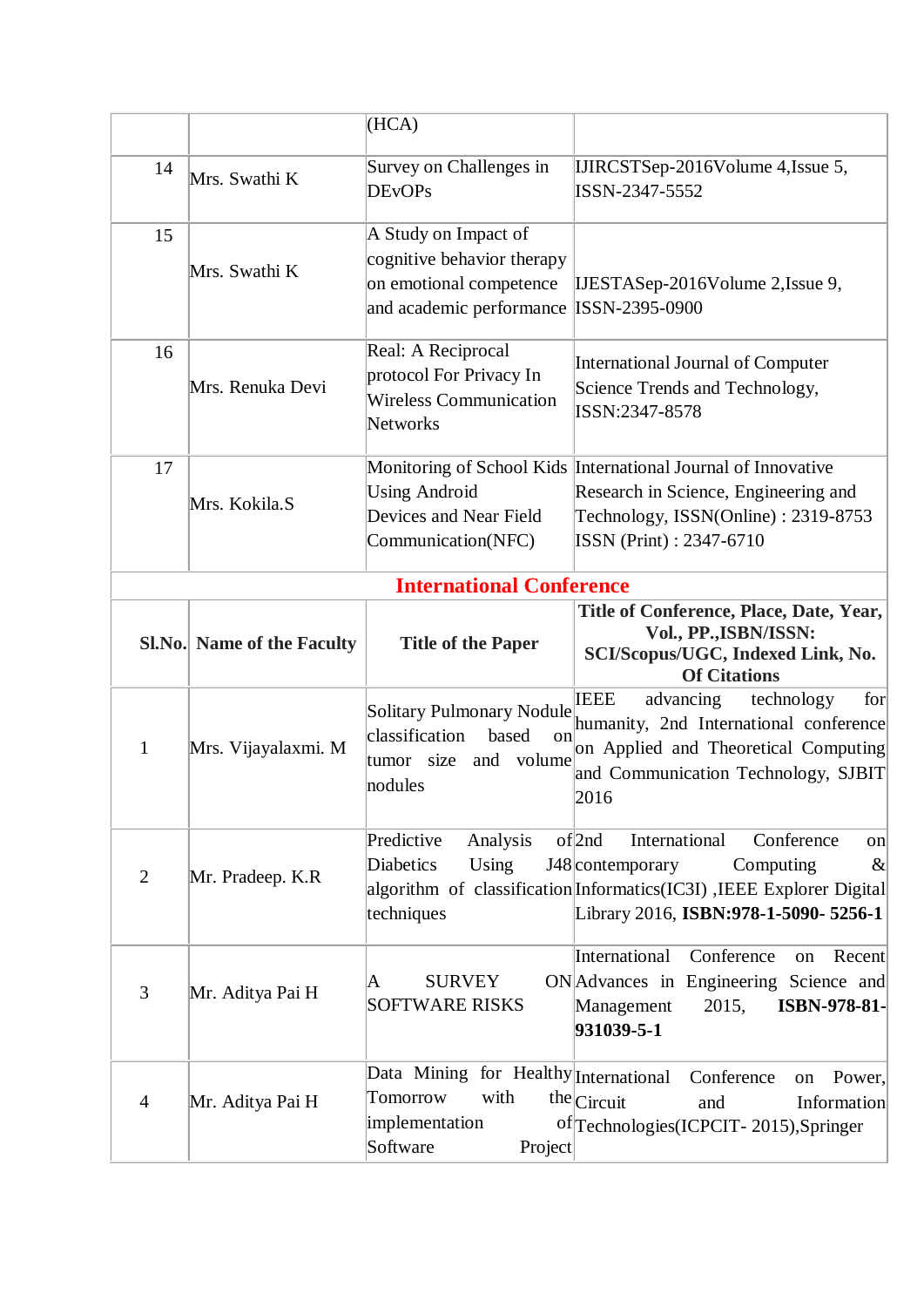|                |                                    | <b>Management Technique</b>                                                                                                    |                                                                                                                                                                                                    |
|----------------|------------------------------------|--------------------------------------------------------------------------------------------------------------------------------|----------------------------------------------------------------------------------------------------------------------------------------------------------------------------------------------------|
| 5              | Mr. Aditya Pai H                   | To Implement Lean S/W<br>terms of Non-Value Added & Innovation (2015)<br>activities                                            | Development Framework International Conference on Information<br>for minimizing waste in Science $\&$ Technology for Sustainability                                                                |
| 6              | Mr. Aditya Pai H                   | computing platforms: A<br>Review                                                                                               | Modeling and simulation advanced trends in engineering science<br>on cell biological systems and humanities, IJCTA, $PP - 79 - 89$ ,<br>on heterogeneous parallel ISSN : 0974-5572, Scopus Indexed |
|                |                                    | <b>National Conference</b>                                                                                                     |                                                                                                                                                                                                    |
|                | Sl.No. Name of the Faculty         | Title of the paper                                                                                                             | <b>Title of Conference, Place, Date,</b><br><b>ISSN/ISBN</b>                                                                                                                                       |
| $\mathbf{1}$   | Rekha.<br>Dr.<br>Venkatapur        | <b>B.</b> Use Task Automator                                                                                                   | NaCoNIM, KSIT, BANGALORE, 2017,<br>ISBN: 978-81-929425-1-3                                                                                                                                         |
| $\overline{2}$ | Rekha.<br>B.A<br>Dr.<br>Venkatapur | Survey<br>on<br>Management of passwords ISBN:978-81-929425-1-3                                                                 | Easy NaCoNIM, KSIT, BANGALORE, 2017,                                                                                                                                                               |
| 3              | Dr.<br>Rekha.<br>Venkatapur        | <b>B.</b> Survey<br>Paper<br>Automated Parking System ISBN:978-81-929425-1-3<br>based<br>Internet<br><b>Of</b><br>on<br>Things | on NaCoNIM, KSIT, BANGALORE, 2017,                                                                                                                                                                 |
| 4              | Mr. K. Venkata Rao                 | Secure<br>and<br>Multi-Keyword<br>Search Mechanism Over<br><b>Encrypted Cloud Data</b>                                         | Dynamic NaCoNIM, KSIT, BANGALORE, 2017,<br>Rank ISBN: 978-81-929425-1-4                                                                                                                            |
| 5              | Mr. K. Venkata Rao                 | Communication<br>Wireless<br>based<br>advanced<br>Agricultural<br>vehicle<br>operated<br>using<br>smart<br>Phone-Agribot       | NaCoNIM, KSIT, BANGALORE, 2017,<br>ISBN:978-81-929425-1-5                                                                                                                                          |
| 6              | Mr. Harshavardhan.J.R              | Message over Wifi                                                                                                              | Smart Voice: The Voice NaCoNIM, KSIT, BANGALORE, 2017,<br>ISBN:978-81-929425-1-6                                                                                                                   |
| 7              | Mr. Harshavardhan.J.R constructing | ontology<br>Using protégé                                                                                                      | A Real time Example of NaCoNIM, KSIT, BANGALORE, 2017,<br>ISBN:978-81-929425-1-6                                                                                                                   |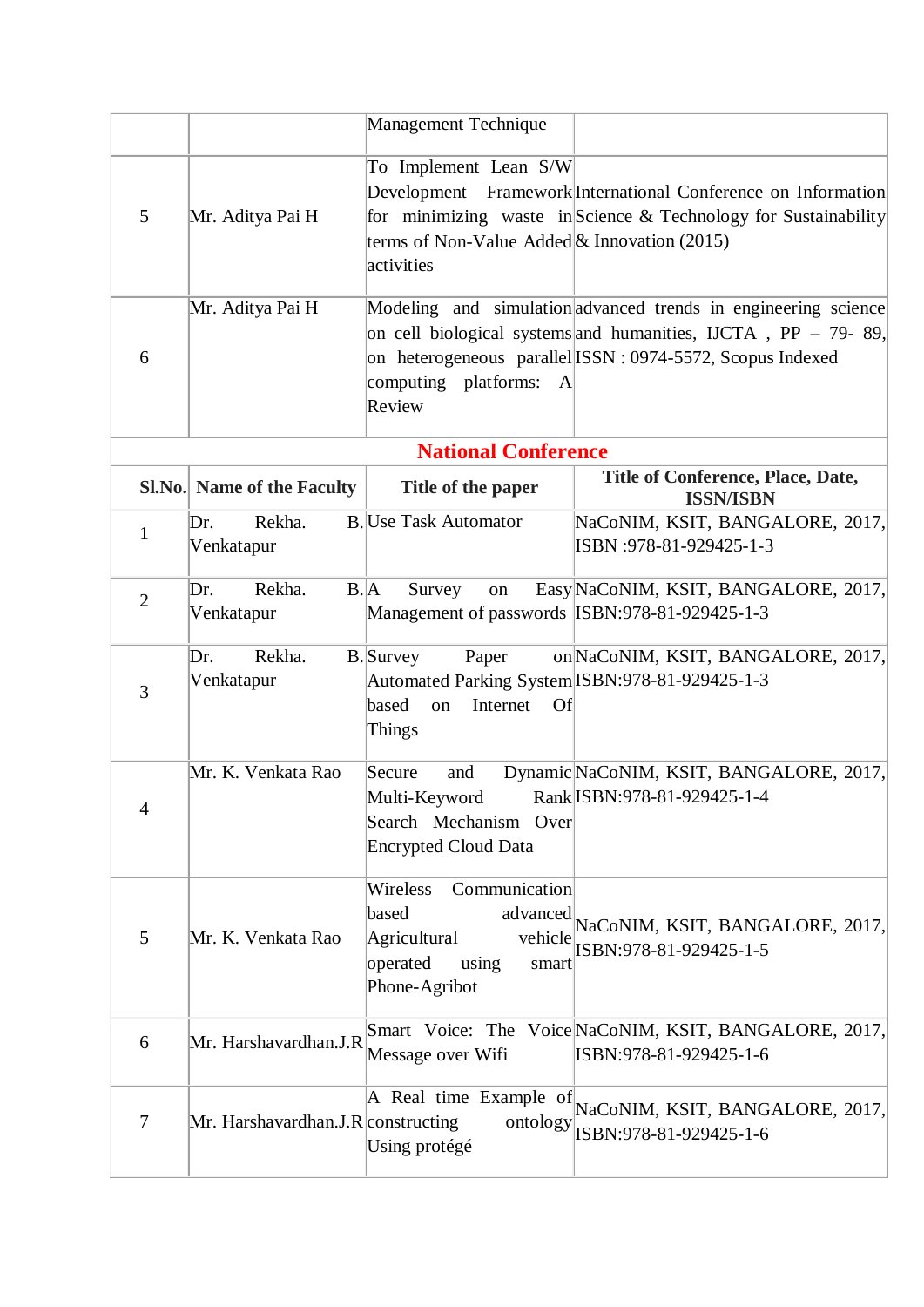| 8  | Mr. Harshavardhan.J.R                      | IOT<br>based<br><b>Monitoring System</b>                                                    | Garbage NaCoNIM, KSIT, BANGALORE, 2017,<br>ISBN:978-81-929425-1-7                   |
|----|--------------------------------------------|---------------------------------------------------------------------------------------------|-------------------------------------------------------------------------------------|
|    |                                            |                                                                                             | Messaging NaCoNIM, KSIT, BANGALORE, 2017,                                           |
| 9  | Mr. Harshavardhan.J.R                      | Intelligent<br>Assistant                                                                    | ISBN:978-81-929425-1-8                                                              |
| 10 | Mrs. Deepa .S.R                            | School<br><b>Bus</b><br>System Using Raspberry Pi SBN:978-81-929425-1-3                     | Monitoring NaCoNIM, KSIT, BANGALORE, 2017,                                          |
| 11 | Mrs. Deepa .S.R                            | Near<br>$\overline{\text{Field}}$ 30th<br>Communications<br>(NFC)<br><b>Ordering System</b> | (Karnataka<br>Student<br><b>CSI</b><br>Convention) at KSIT, 2016-17                 |
| 12 | Mrs. Vaneeta.M                             | Graphical <sub>30th</sub><br>A Survey on<br>Authentication<br>password<br>Methods           | <b>CSI</b><br>(Karnataka<br>Student<br>Convention) at KSIT, 2016-17                 |
| 13 | Mrs. Vaneeta.M                             | An<br>efficient<br><b>Authentication System</b>                                             | Graphical NaCoNIM, KSIT, BANGALORE, 2017,<br>ISBN:978-81-929425-1-3                 |
| 14 | Mrs. Vaneeta.M                             | Password Manager                                                                            | A Secure and Convenient NaCoNIM, KSIT, BANGALORE, 2017,<br>ISBN:978-81-929425-1-4   |
| 15 | Mrs. Sangeetha .V                          | Automated<br>System for Girls                                                               | Security NaCoNIM, KSIT, BANGALORE, 2017,<br>ISBN:978-81-929425-1-3                  |
| 16 | Mrs. Priyanaga.P                           | System for prediction of<br><b>Heart Disease</b>                                            | Clinical Decision Support NaCoNIM, KSIT, BANGALORE, 2017,<br>ISBN:978-81-929425-1-3 |
| 17 | Sougandhika Application<br>Mrs.<br>Narayan | A<br>Web<br>Survey<br>on<br>supporting $30th$<br>vehicle<br>Toll<br>system                  | <b>CSI</b><br>Student<br>(Karnataka<br>Payment Convention) at KSIT, 2016-17         |
| 18 | Sougandhika Application<br>Mrs.<br>Narayan | Centralized<br>web<br>Vehicle<br>Toll<br>System                                             | Supporting NaCoNIM, KSIT, BANGALORE, 2017,<br>Payment ISBN: 978-81-929425-1-3       |
| 19 | Sougandhika<br>Mrs.<br>Narayan             | Profiling<br>Apache<br><b>HIVE</b><br>from Frun<br>Time<br>Query<br>Logs                    | NaCoNIM, KSIT, BANGALORE, 2017,<br>ISBN:978-81-929425-1-3                           |
| 20 | Mrs. Vijayalaxmi. M                        | Multiple<br>face<br>and                                                                     | Detection NaCoNIM, KSIT, BANGALORE, 2017,<br>Recognition ISBN:978-81-929425-1-3     |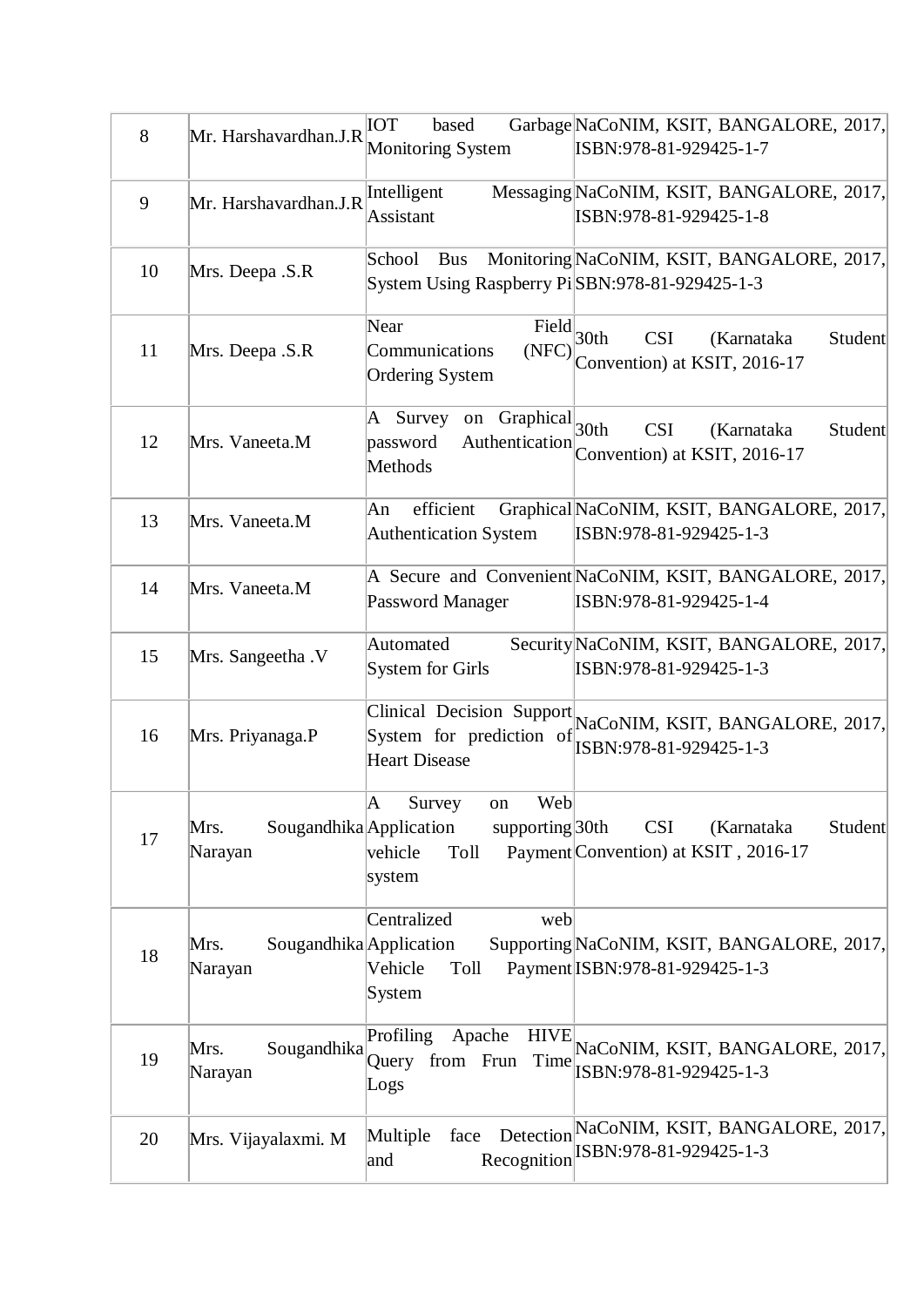|    |                                                         | <b>Attendance System</b>                                                                                                                         |                                                                                         |
|----|---------------------------------------------------------|--------------------------------------------------------------------------------------------------------------------------------------------------|-----------------------------------------------------------------------------------------|
| 21 | Mrs. Vijayalaxmi. M                                     | Deblurring<br>the<br>Image                                                                                                                       | blurred NaCoNIM, KSIT, BANGALORE, 2017,<br>ISBN:978-81-929425-1-3                       |
| 22 | Mr. Roopeshkumar<br>.B.N                                | <b>Motion Based Traffic</b><br>Light Control System                                                                                              | NaCoNIM, KSIT, BANGALORE, 2017,<br>ISBN:978-81-929425-1-3                               |
| 23 | Mr. KushalKumar.B.N pollution via Machine               | Prognosis of Urban<br>learning Algorithm                                                                                                         | NaCoNIM, KSIT, BANGALORE, 2017,<br>ISBN:978-81-929425-1-3                               |
| 24 | Mr. Kusha<br>IKumar.B.N                                 | An Approach to save<br>energy in cloud Computing ISBN:978-81-929425-1-3<br>using Fog Computing                                                   | NaCoNIM, KSIT, BANGALORE, 2017,                                                         |
| 25 | Mr. Pradeep. K.R                                        | A survey on Predictive<br>analysis of Cancer<br>Survivability Rate using<br>Machine Learning<br>Algorithm                                        | NaCoNIM, KSIT, BANGALORE, 2017,<br>ISBN: 978-93-86171-12-2                              |
| 26 | Mr. Pradeep. K.R                                        | A Review on Predictive<br>Analysis for Lung Cancer<br>survivability Rate Based<br>on naïve Bayes and<br><b>Classification Tree</b><br>Algorithms | NaCoNIM, KSIT, BANGALORE, 2017,<br>ISBN:978-81-929425-1-3                               |
| 27 | Mr. Pradeep Kumar G Autonomous car using<br>$\mathbf H$ | Raspberry pi using opency ISBN:978-81-929425-1-3                                                                                                 | NaCoNIM, KSIT, BANGALORE, 2017,                                                         |
| 28 | Mr. Pradeep Kumar G<br>$\mathbf H$                      | Implementing Home<br>Security for Visually<br><b>Impaired Using Raspberry</b><br>$\rm{PI}$                                                       | <b>CSI</b><br>Student<br>30 <sub>th</sub><br>(Karnataka<br>Convention) at KSIT, 2016-17 |
| 29 | Mr. Pradeep Kumar G<br>$\mathbf H$                      | Autonomous car using                                                                                                                             | 30th CSI (Karnataka Student<br>Raspberry pi using Opency Convention) at KSIT, 2016-17   |
| 30 | Mr.<br>Raghavendrachar.S                                | <b>Cyber Security Intrusion</b><br>Detection in Twitter                                                                                          | NaCoNIM, KSIT, BANGALORE, 2017,<br>ISBN:978-81-929425-1-3                               |
| 31 | Mrs. Swathi.K                                           | Survey on Software defect<br>prediction for quality<br>optimization                                                                              | NaCoNIM, KSIT, BANGALORE, 2017                                                          |